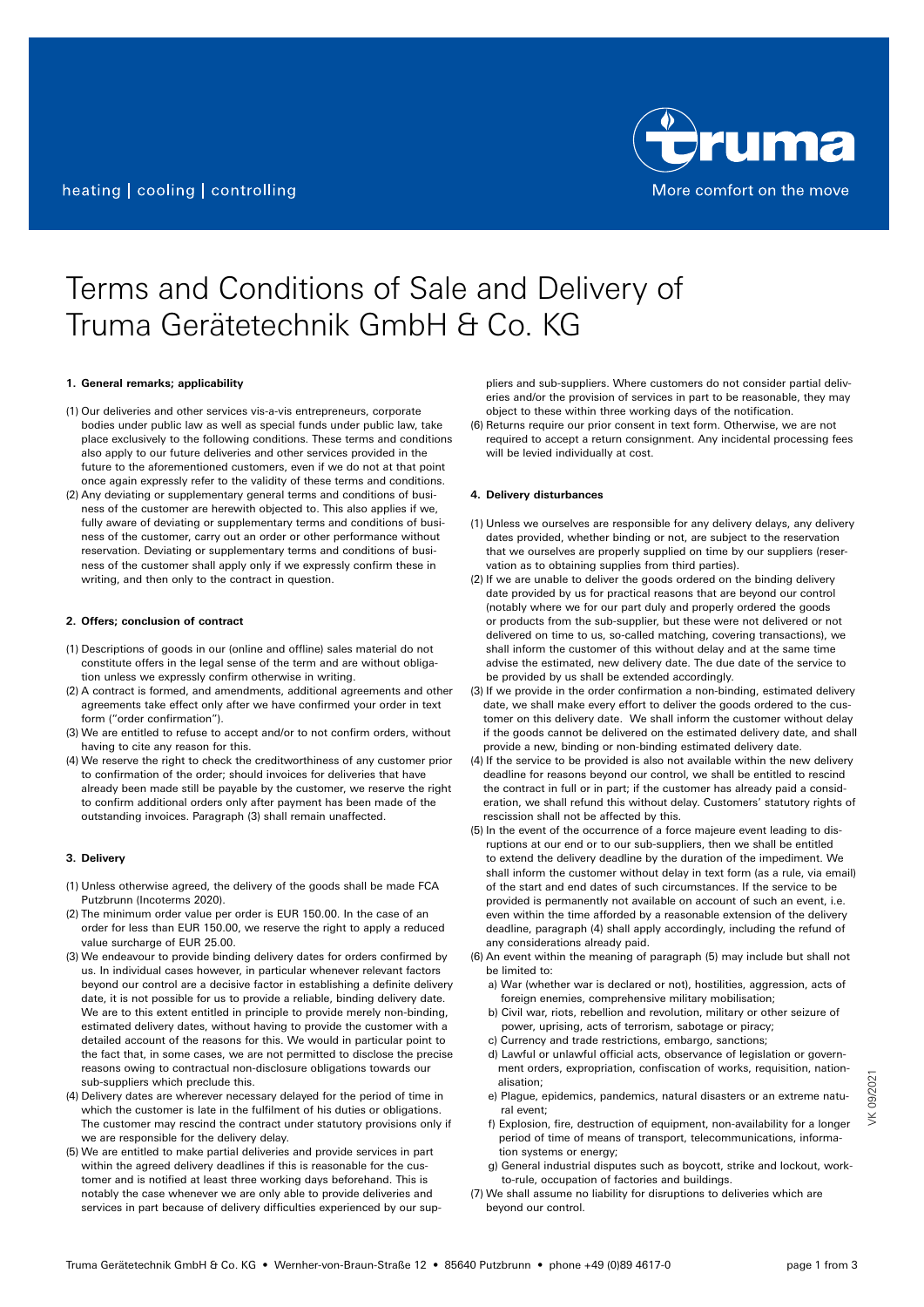

# **5. Warranty**

- (1) The customer must inspect the goods without delay upon delivery and, for an incomplete or incorrect delivery, as well as any recognisable defects, must object without delay following receipt of the goods, and for other defects, without delay following discovery, in both cases in text form. If such an objection is not made or not made without delay, the delivered goods are deemed to have been approved by the customer.
- (2) Customers may not refuse to take delivery of goods on account of insignificant defects.
- (3) Insofar as the delivered goods are defective, we will remedy the defects or deliver defect-free deliverables, at our discretion. If any defect cannot be remedied through reasonable expenditure, customers shall where applicable have a right of rescission under the law; customers shall then owe a reasonable amount for the period in which they were able to make use of the respective service. Customers shall not have any right to choose.
- (4) Above and beyond what is stated above, customers have no further claims to any warranty. This does not apply to defects which we have fraudulently concealed or where we have guaranteed the condition of the goods. Clause 6 shall prevail with respect to any claims for damages.
- (5) Defects arising as the result of the goods not being used as intended are expressly excluded from the scope of the warranty. This applies in particular to defects caused by a failure to follow the instructions and directions for use, maintenance or installation up-to-date and valid as of the date of the order, inappropriate, non-conforming, improper, incorrect or negligent use, natural wear and tear, changes made to the product by the customer or third parties, or by the use or fitting of accessories that do not belong to the respective product.
- (6) Any use of the delivered goods in countries for which there is no approval in accordance with the requirements for product approval in that specific country does not fall within the scope of the warranty and shall be at the customer's risk.
- (7) With regard to the warranty, we would expressly point out as follows:
	- a) Our goods are products that are designed, intended, manufactured and tested, respectively approved for a specific use and a precise intended purpose. This intended purpose is clear from the materials provided by us, and notably from the instructions and directions for use, maintenance or installation up-to-date and valid as of the date of the order. We assume no liability or warranty for any use of our goods above and beyond this specific use and for any resultant defects.
	- b) Some of our products may, if they are used improperly (including improper installation), give rise to hazards (fires, short circuits, carbon monoxide poisoning and the like). We assume no warranty or liability for fires and consequential loss or damage arising as the result of the misuse/improper use and/or improper installation of our products by customers or third parties.
	- c) All our products require professional installation. If our products are not professionally installed, and in particular not in accordance with the respectively up-to-date and valid installation instructions and not by competent personnel, we assume no warranty for defects arising as the result of this non-professional installation, nor any liability arising from the consequences of such an improper installation.
	- d) We can only guarantee the usability free of defects and the safety of our products if the products are used solely with the original accessories available from us, since our products are tested for compatibility and safety with these original accessories only. Only if the original accessories are used, therefore, can we offer a corresponding warranty against defects for the goods. We shall on the other hand assume no liability and warranty for defects arising as a result of the use of our goods with accessories other than the original accesso-

ries available from us, including notably their use with self-made or printed improvised accessory parts. We would however, as a precaution, point to the fact that the use of unsuitable accessory parts in connection with our products might not just lead to damage being caused to the products but may also, in the worst-case scenario, endanger the life of the user.

- (8) With regard to the use of our products to control devices from thirdparty providers, the following applies:
	- a) We maintain no contractual relations with third-party providers who warrant that our products can be used to control devices from these third-party providers. Such a control option is therefore only offered in those cases in which the third-party provider discloses and makes available for use a specification of the interfaces required for this. Such control functions are therefore offered only as additional functions, without obligation, that go beyond the scope of the function owed. There is no entitlement to future support for these control functions and they are subject at all times to the reservation that there is technical facilitation and legal acquiescence on the part of the third-party provider.
	- b) If our products are used to control devices from third-party providers, we shall be liable only for the correct implementation of the API interface which the respective third-party provider makes available in our products. Our area of responsibility ends at the point at which our product correctly sends the third-party provider's device an instruction that matches the third-party provider's API specification as notified to us.
	- c) We assume no liability for compatibility issues or errors caused by any subsequent change to the API used by a third-party provider. If the third-party provider subsequently changes its API specification, thereby making the product no longer compatible with our products, this does not come under our area of responsibility.
- (9) The warranty period is two years from delivery to the customer.

## **6. Limitation of liability**

- (1) We shall accept unlimited liability for damages in the event of intent and gross negligence only. Where material contractual obligations are breached, we shall also be liable in the event of ordinary negligence. Material contractual obligations, also known as primary obligations, are understood to be obligations without which the proper performance of the contract is not even possible and on the fulfilment of which the contracting party may rely.
- (2) Our liability to pay damages, should material contractual obligations be breached, is in each case limited to the loss or damage that is foreseeable and typical for that type of contract.
- (3) We rule out any liability above and beyond this.
- (4) The above exclusions and/or limitations of liability apply also to the liability of our salaried employees, employees, members of staff, agents and subcontractors, and operate in particular to the benefit of shareholders, members of staff, agents, executive bodies and their members in terms of their personal liability.
- (5) The above limitations of liability shall not apply to liability in case of injury to life, body and health, the fraudulent concealment of any defect or the assumption by us of a guarantee, or liability pursuant to the Products Liability Act.
- (6) Customers are obliged to notify us without delay in text form, or to allow us to record, loss or damage for which we are obliged to assume liability.
- (7) Customers will inform us without delay as soon as they receive claims from third parties that are related or may be related to goods supplied by us. The same applies to administrative rulings. Customers will keep us informed on an ongoing basis in such matters and will coordinate with us to decide on a further course of action.